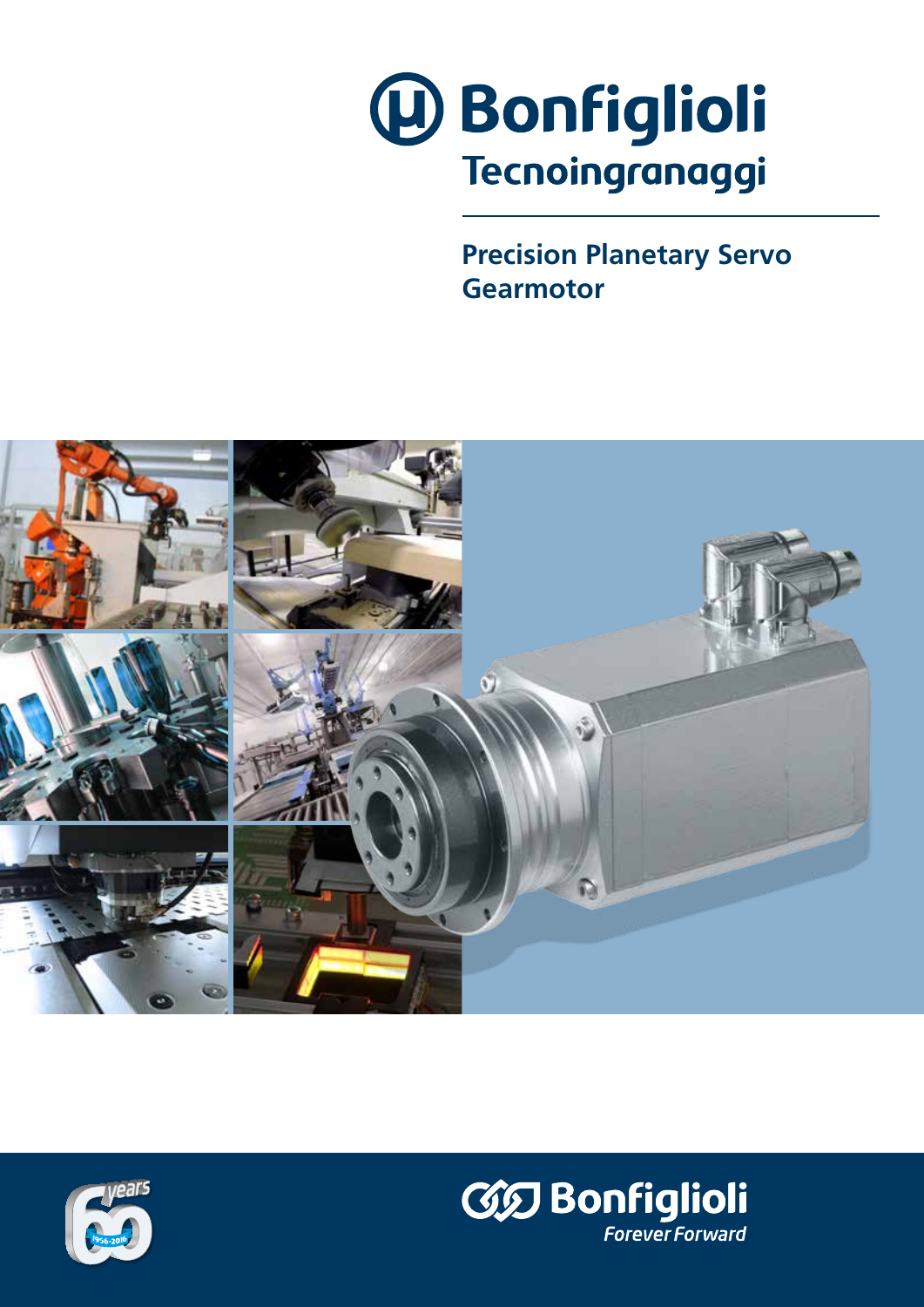# **Mechatronic Solution by Bonfiglioli** POWERFUL & PRECISE



#### BMD + TQF

- Output torque: 8…800 Nm
- Input motor speed: 1600; 3000; 4500; 6000 rpm
- Backlash: less than 3 arcmin
- Designed for continuous duty & intermittent operation
- Universal mounting position
- Power supply: 230; 400Vac
- Additional inertia feature
- Electromechanical holding brake
- Various feedback sensors and sensorless option
- IP65 Protection



- High power density
- Nominal torque up to 800 Nm
- Peak torque up to 1200 Nm
- Backlash lower than 3 arcmin
- 1 and 2 stages

HIGH EFFICIENCY

#### COMPACT DESIGN

#### WIDE FLEXIBILITY

### HIGH DYNAMIC

### HIGH RELIABILITY

## • Space-saving solution

• Cost optimized solution

- Less losses by reduction of input bearings and radial shaft seals
- Additional inertia feature
- Electromechanical holding brake optional
- UL motor certification









• Various feedback sensors • Thermal protection by PTC / KTY

- High acceleration and high cycle rates
- High torsional stiffness
- Reduced inertia

- Robust solution
- Optimized combination
- Parts 100% inspected & tested
- More than 60 years of engineering expertise